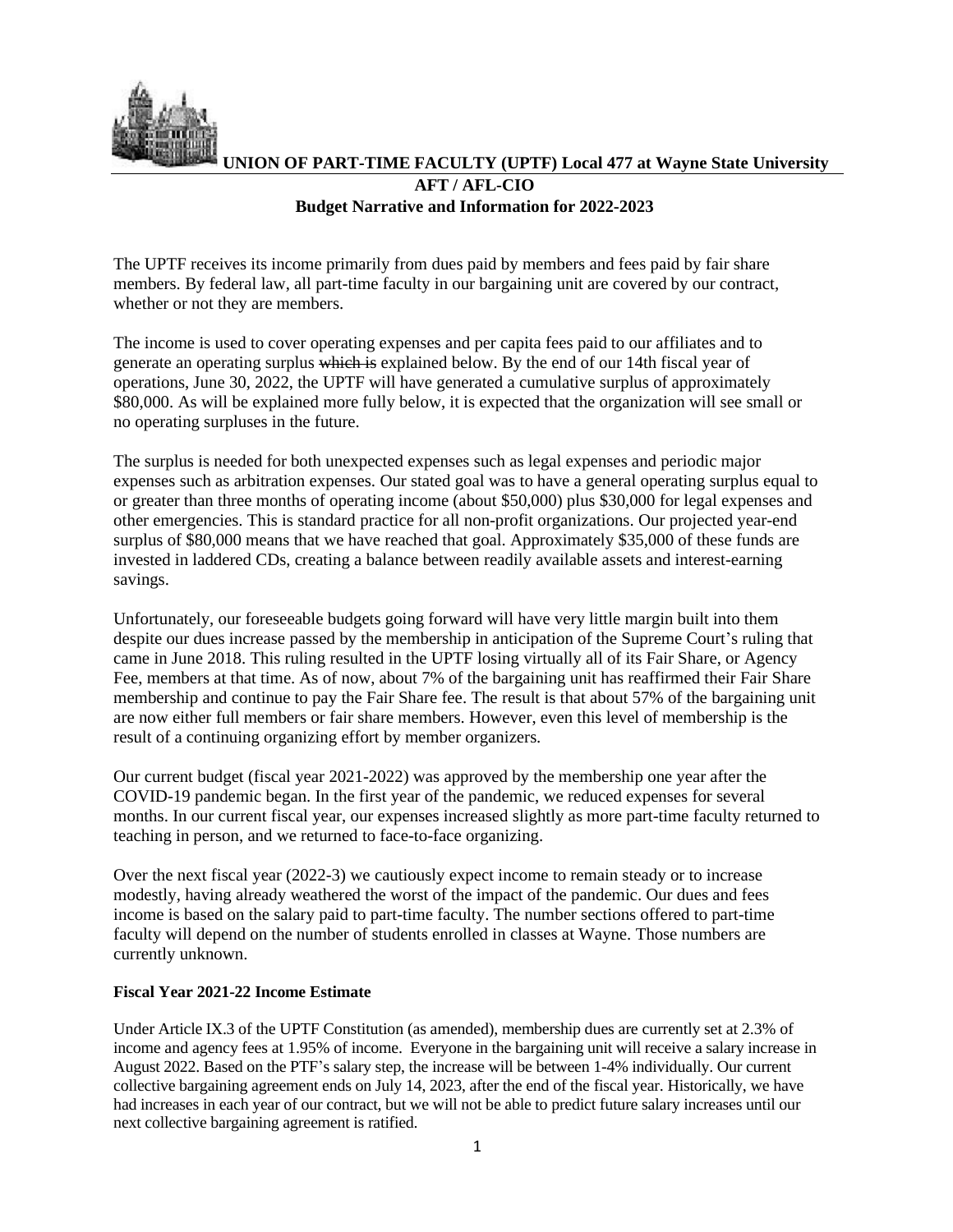The anticipated income shown in the chart that follows is based on the following assumptions:

- 1) the number of dues payers will hold steady to increase modestly; the number of Fair Share members will decline slightly. The slow growth to modest decline is mostly a result of the significant turnover in unit members each semester. Newer members of the bargaining unit have no experience with how things were 15 years ago, and do not realize the significant changes in wages and working conditions negotiated in our successive collective bargaining agreements;
- 2) we are uncertain of the size of our bargaining unit for Fall 2022 but have planned for it to increase slightly. Previous declines have been related to the new Gen. Ed. Requirements and the effect of the pandemic. However, the new Gen. Ed. Requirements have been in place long enough that their effect has already been felt. Barring unforeseen changes in the pandemic, the university administration seems focused on returning to a largely in-person teaching environment in Fall 2022. We cannot predict what effect this will have on enrollment or how our bargaining unit will respond to the administration's goal to return to in-person classes. That said, we are likely to feel the effect of the 'demographic cliff' play out on campus soon. The declining birth rate in the early 2000s means that there are simply fewer students available to enroll in any university in Michigan. Our current fiscal year income is projected to have a modest increase over our initial estimates, and with that in mind, we expect a modest increase in the next fiscal year as well.
- 3) interest income, earned via our laddered CDs, will total about \$650 annually;
- 4) this budget is based on the presumption that, while we will participate in the AFT-Michigan Member Organizing Institute, which helps to offset the cost of compensating member organizers.

Based on the assumptions listed above, the projected total UPTF income for FY 2022-23 is estimated to be almost \$**156,000**. This budgeted income for the coming fiscal year is the same as actual income in the current FY through February and then projected for March through June. These, of course, are assumptions that we refine as we get closer to the end of the fiscal year. In 2020-21 our income was lower than budgeted. At this point, it looks like our actual income for 2021-22 will be higher than budgeted. Accordingly, for FY 22-23, we have slightly raised our estimates of both income and expenses.

As an examination of the Estimated Expenses table will show, UPTF expenses fall into seven major categories: (1) Per Capita Payments, (2) Parking, (3) Personnel, (4) Contract Services, (5) Operations, (6) Travel, Meetings & Member Services, 7) Donations. For each category, two columns are shown. "Projected" is the projected expenditure for the category in the current fiscal year (FY July 2021- June 2022) as of March 01, 2022. "Proposed" is the amount being recommended for the upcoming fiscal year budget. A category-by-category explanation of the estimated expenses for each of the six categories follows:

|                          | <b>Adopted Budget</b> | <b>Projected Actual</b> | <b>Proposed Budget</b> |
|--------------------------|-----------------------|-------------------------|------------------------|
|                          | 2021-22               | 2021-22                 | 2022-23                |
| <b>REVENUE</b>           |                       |                         |                        |
| <b>Total Revenue</b>     | \$150,000             | \$152,000               | \$156,000              |
|                          |                       |                         |                        |
| <b>EXPENSES</b>          |                       |                         |                        |
| <b>Per-Cap Payments</b>  | \$55,122              | \$57,367                | \$55,849               |
| <b>Parking</b>           | \$1,800               | \$1,000                 | \$1,500                |
| <b>Personnel</b>         | \$81,650              | \$85,500                | \$87,100               |
| <b>Office Operations</b> | \$4,500               | \$4000                  | \$4,443                |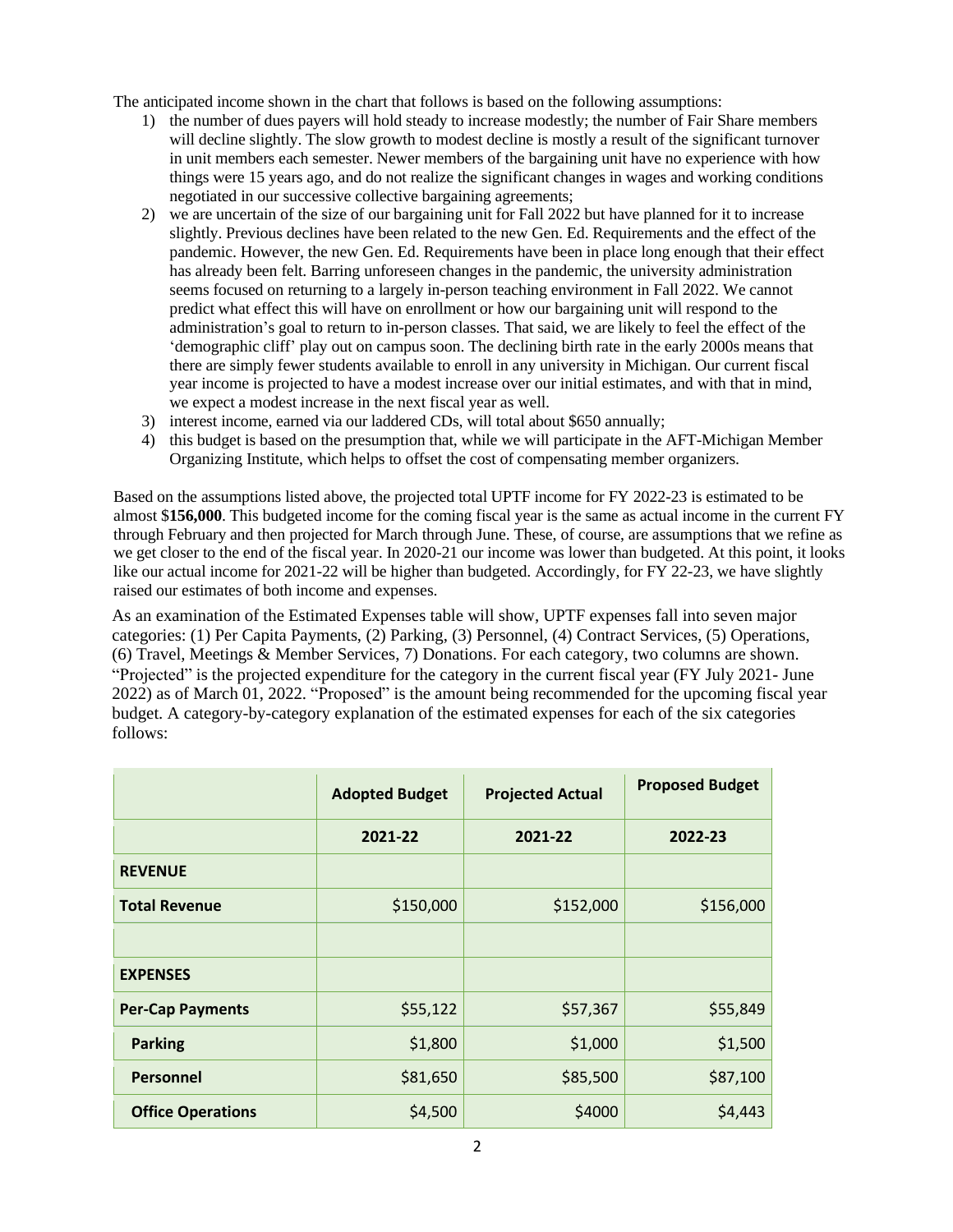| <b>Member Services</b> | \$2,575   | \$575     | \$575      |
|------------------------|-----------|-----------|------------|
| <b>Donations</b>       | \$4,000   | \$4,000   | \$4,100    |
| <b>Total Expenses</b>  | \$149,647 | \$154,442 | \$153, 567 |
| <b>GRAND TOTAL</b>     |           |           |            |
| Under (Over) Budget    | \$353     | (5442)    | \$2,433    |

*(In March, 2021, we proposed a budget of \$150,000 in revenue and \$149,647 in expenses for FY 2022 (2021-22 budget). As you can see from the first column above, it currently looks like we underestimated revenue by almost \$2,000 and expenses by about \$5,000. Still, with four months to go in the FY, the estimates for the current year should be treated cautiously.)*

## **Fiscal Year 22-23 Expense Estimates**

- **Per Capita Payments:** Per capita payments are one of our two biggest expenses. The UPTF is affiliated with the American Federation of Teachers (AFT) and with AFT-Michigan (AFT-MI). We are also affiliated with the state and local councils of the American Federation of Labor-Congress of Industrial Organizations (AFL-CIO). We make per capita payments to each of these affiliated organizations to support the work they do that benefits us in both direct and indirect ways. These organizations supported the UPTF during our organizing drive and first contract campaign, assist us with legal advice, training, bargaining, and generally provide us with resources that make us a stronger local union and more than justify the affiliation per capita dues and fees.
	- o In addition, the UPTF purchases accidental death and dismemberment and occupational liability insurance for UPTF members through the AFT, but not for Fair Share members or non-members.
	- o The cost of these per capita payments and insurances varies each month because the number of individuals in the UPTF bargaining unit varies considerably from month-tomonth. The size of the UPTF bargaining unit is greatly reduced during the springsummer terms in comparison to the fall and winter semesters. Per capita payments are a fixed amount per member and in the case of the American Federation of Teachers and AFT- Michigan the amount of the payment varies according to the member's income.
		- For example, depending upon an individual member's annual income, we pay either full dues (currently \$19.98), half dues (currently \$9.99), quarter dues (currently \$5.00), or eighth dues (currently \$2.50) to the AFT monthly for each member. To AFT-MI we currently pay 0.04% of monthly gross salary for members and fair share payers. These rates reflect an increase that took place in September 2021. We do not currently expect a rate increase in September 2022; however, there will likely be an increase in 2023, and we will likely need to increase the dues and fees rate to be effective August 2023.
	- o The UPTF does not make per capita payments on behalf of fair share members to either the Metro Detroit Council or the State Council of the AFL-CIO. However, the UPTF does make per capita payments to AFT-Michigan on behalf of fair share members. This voluntary fair share per capita is currently at 0.04% of monthly gross salary for fair share members (as stated above). These fees, after the SCOTUS ruling in June 2018 (*Janus v. AFSCME),* are entirely voluntary and are directly tied to contract enforcement and do not include costs associated with the political activities of the Union.
		- As a condition of our percentage-based payments to AFT-Michigan, we engage in reconciliation once a year to confirm that we have accurately paid our dues. This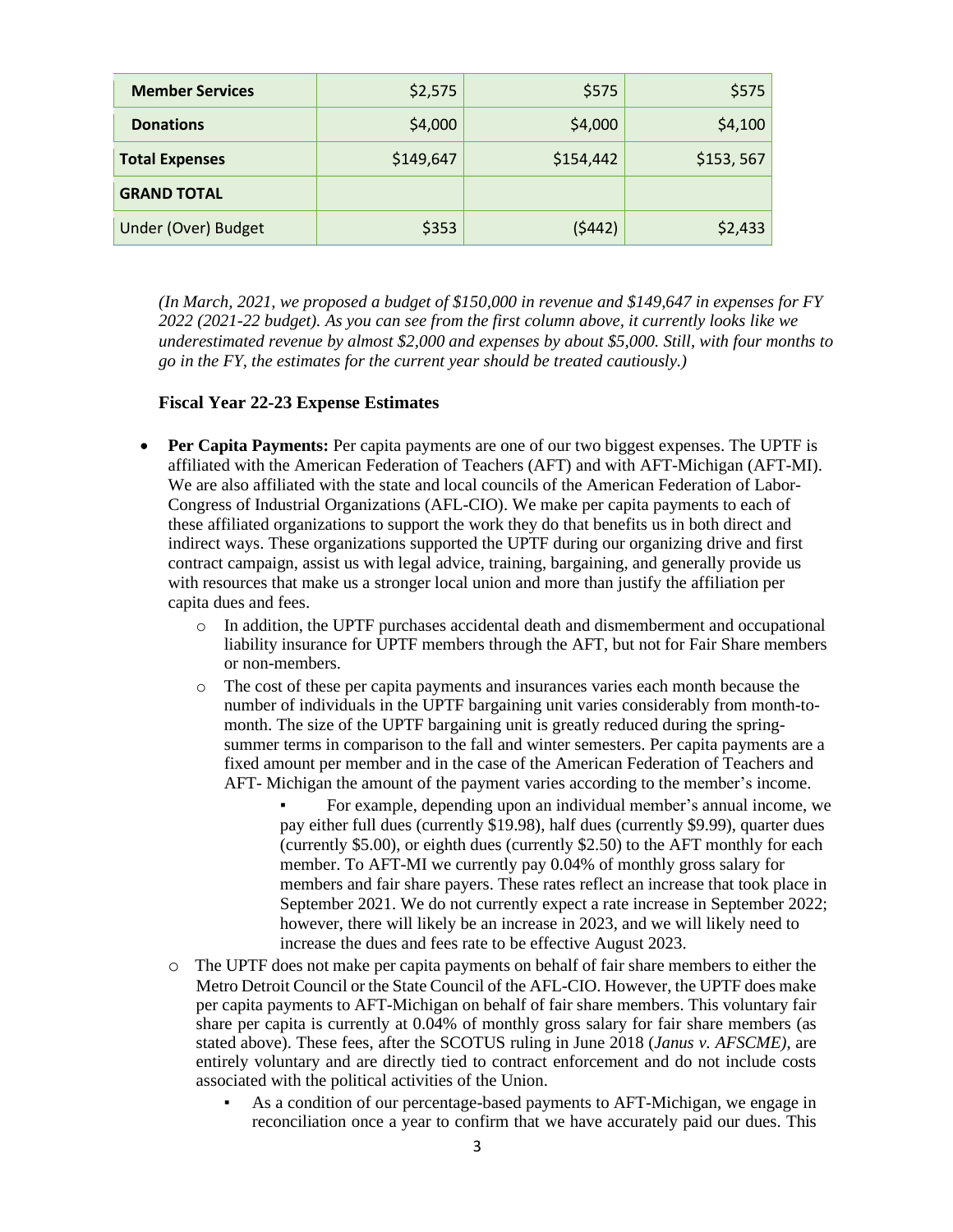was the first year of reconciliation, and it encompassed two years. We were determined to owe AFT-Michigan a total of \$5,900. This cost increased our per cap payments for FY 2021-2022. A reconciliation cost of \$2,950 has been added to our proposed per cap expenses for FY 2022-2023.

- o The UPTF purchases a fidelity bond through the AFT to protect the membership from any mistakes made or crimes committed by UPTF fiduciaries that result in financial loss to the UPTF membership. The cost of this bond is \$65 per year and will be paid in March. During FY 2020-21, AFT National covered the cost of the fidelity bond for all unions.
	- o The expense estimates in this category are based on the same assumptions regarding size and make-up of the bargaining unit as were used to produce the income estimate. If income is over- or under-estimated, per capita and insurance payments expenses will be over- or under-estimated by the same factor

▪ Expenses go both up, and down, faster than income. We conclude that the slight increase in the overall size of the bargaining unit, both because of more people employed and new people declining representation, will result in per cap payments to our affiliates in FY 2022 of about **\$57,367.** We anticipate that per cap payments in FY 22-23 will decrease slightly to \$**55,849**.

- **Parking:** Providing semester parking passes for our twelve-month employees who drive to campus will cost the UPTF about **\$1,500** in FY 2022-23. In FY 2021-22, our parking expenses were lower, as our employees were re-imbursed for parking for each day they were on campus until Fall 2021, when the return to in-person classes necessitated the use of parking passes again. Our employees are also Part-time Faculty. Thus, the University funding for Part-Time Faculty parking helps to reduce the cost of their parking.
- **Personnel**: As you can see, personnel costs are our largest expense. Technically, the UPTF contracts with AFT-Michigan to handle our payroll without any charge to the UPTF. AFT-Michigan therefore pays our employees; deducts, and then forwards payroll taxes; issues W-2 forms and so forth. The UPTF Local, however, makes the decisions regarding the hiring, assigned work, supervision, number of employees, wages, and hours. It takes a lot of time and effort and a certain amount of expertise to run a local union, especially one that is the size of the UPTF and one that experiences the turn-over we do. The UPTF could not continue to operate in the absence of paid staff.
	- Our high level of turnover within the bargaining unit has been mentioned previously; only by constant organizing can we keep our full and fair share membership at, or near, 57%.
	- o The Executive Director is responsible for administrative duties ranging from managing meetings by scheduling them, proposing the agenda, and tracking employee issues, and addressing member concerns and complaints, to supporting the Treasurer with monthly, periodic, and annual financial processes. She also coordinates the union's organizing effort and manages the UPTF database. Nancy Welter was hired as full-time Executive Director in July 2021 after a period of six months as Interim Executive Director. With benefits and payroll taxes, total compensation for the Executive Director will be about \$60,100.
	- o The UPTF also employs the Treasurer for work both as Treasurer and as an additional Part-Time Organizer (PTO) for 11 hours weekly. We will continue that expense. Approximately 5 of the compensated hours are for treasurer-related work, the rest for organizing members.
	- o We have budgeted a 1.5% salary increase for both the Treasurer and Executive Director. Traditionally, UPTF has matched the annual salary increase negotiated in the collective bargaining agreement for each year with the same increase for UPTF employees.
	- o Altogether, we have budgeted **\$87,100** in salaries, benefits, and payroll taxes. This amount is paid to employees by AFT Michigan and then billed to the UPTF.
- **Office Operations:** This category includes expenses related to operating the UPTF and includes subcategories: (1) Occupancy Overhead; (2) Postage/Mail; 3) Office Supplies; 4) Printing and Copying; 5) Furniture/Equipment; 6) Bank Fees; 7) Miscellaneous; (8) IT, software & Licenses.